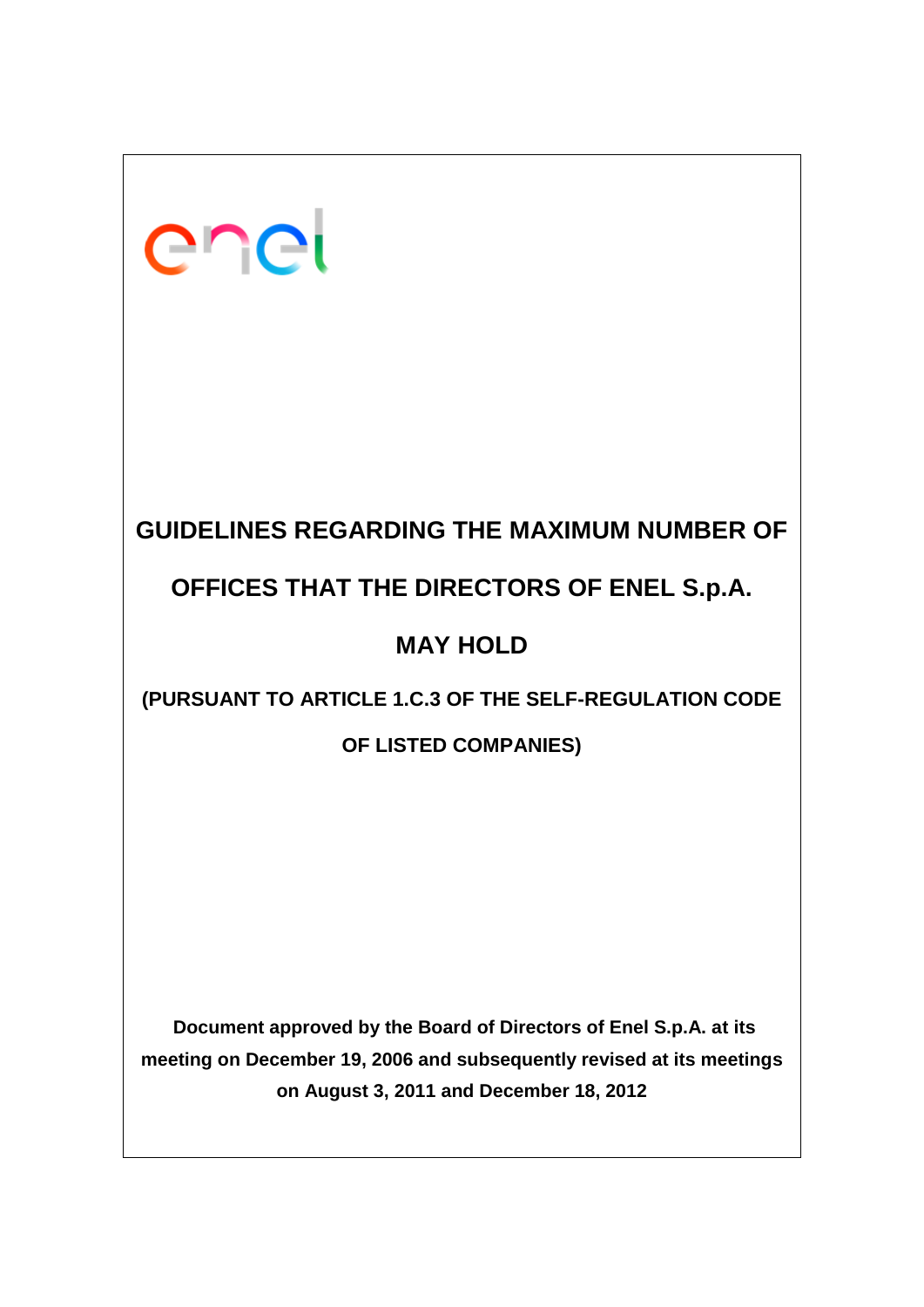#### **ARTICLE 1**

*Premises and purpose of the document – Information on the offices held by the Directors of Enel S.p.A.*

- 1.1 The Directors of Enel S.p.A. (hereinafter, also the "Company"") shall accept and hold the office because they believe they will be able to dedicate the time necessary to perform their duties diligently, taking into account both the number and nature of the offices they hold on the boards of directors and boards of statutory auditors in other companies of significant size and the commitment required of them by their additional professional activities and the offices they hold in associations.
- 1.2 Adopted to implement the recommendations of article 1.C.3 of the Selfregulation Code of listed companies, the present document expresses the guidelines of the Board of Directors of Enel S.p.A. regarding the maximum number of offices that its members may hold on the boards of directors and boards of statutory auditors of other companies of significant size, in order to ensure that the persons concerned have sufficient time available to effectively perform the duties of their role on the Board of Directors of Enel S.p.A.
- 1.3 For the purposes of the present document, "companies of significant size" shall mean:
	- a. companies with shares listed on regulated markets, including foreign ones;
	- b. companies Italian or foreign with shares not listed on regulated markets that do business in insurance, banking, security dealing, investment management, or finance;
	- c. other companies Italian or foreign with shares not listed on regulated markets that, even though they do business in industries other than those specified under letter b) above, have total assets exceeding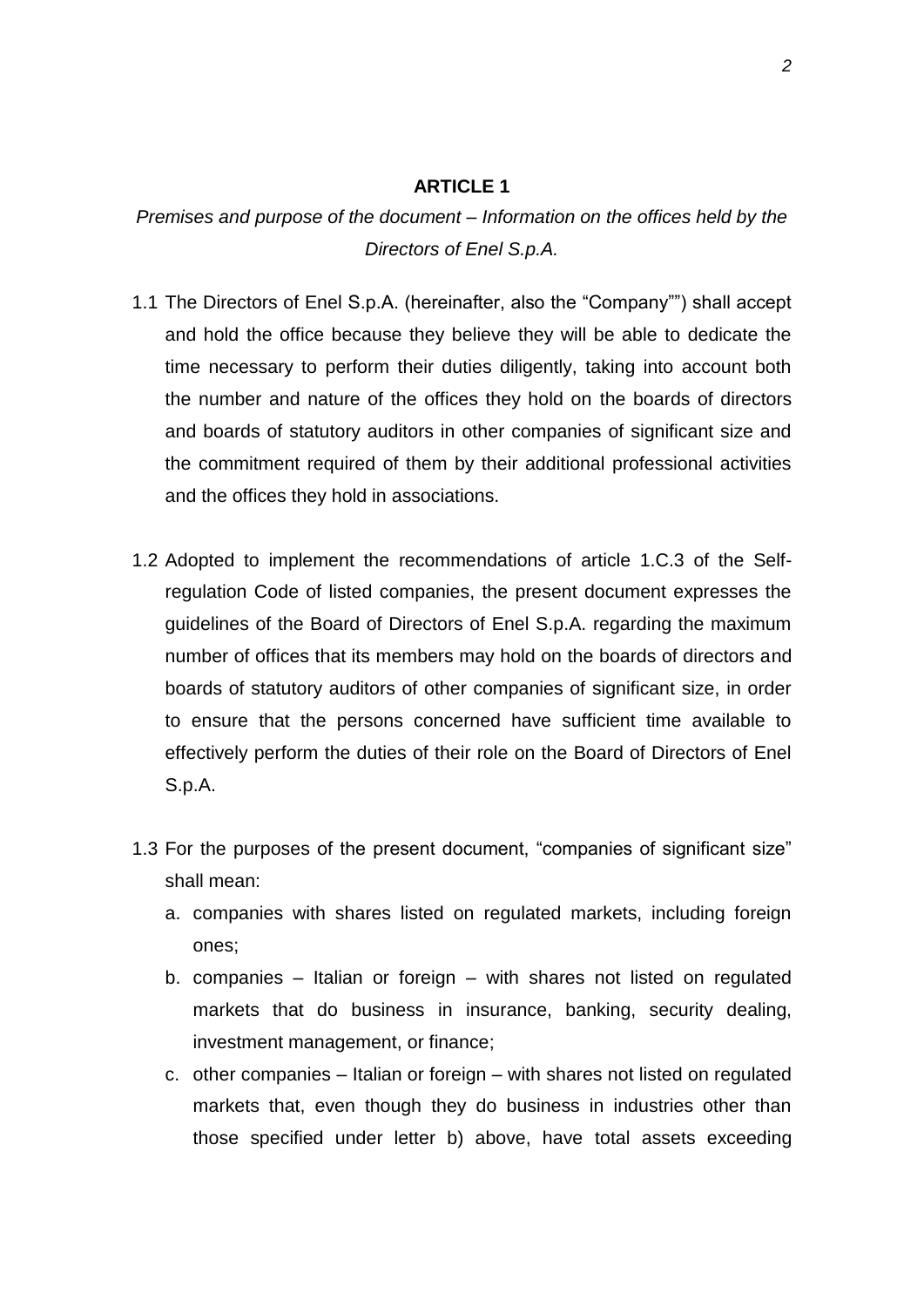€1,000 million and/or revenues exceeding €1,700 million according to the latest approved financial statements.

1.4 The Company's Directors, upon the acceptance of their office, shall inform Enel S.p.A.'s Department of Legal and Corporate Affairs of any office they hold on the boards of directors and boards of statutory auditors in other companies of significant size. Furthermore, they shall promptly inform Enel S.p.A.'s Department of Legal and Corporate Affairs of any change that takes places with regard to the above mentioned offices. When doing so, they shall specify the average monthly commitment

connected with the offices they hold in other companies of significant size, so that – on the basis of the criteria specified in article 2 – the total weight of the aforementioned offices can be established.

1.5 On the basis of the information provided by its members, the Board of Directors of Enel S.p.A. shall record the offices held by them on the boards of directors and the boards of statutory auditors in other companies of significant size and publish them in its annual report on the Company's corporate governance and ownership structure.

### **ARTICLE 2**

*The maximum number of offices that the Directors of Enel S.p.A may hold* 

- 2.1 The offices held by each Director of Enel S.p.A. whether executive or nonexecutive – on the boards of directors and the boards of statutory auditors of other companies of significant size must have a total weight not exceeding 12, determined as specified in paragraphs 2.2, 2.3 and 2.4 below, and without prejudice to the provisions of article 3 below.
- 2.2 For those directors whose role is that of Chief Executive Officer of Enel S.p.A., the weight of the offices held on the boards of directors and the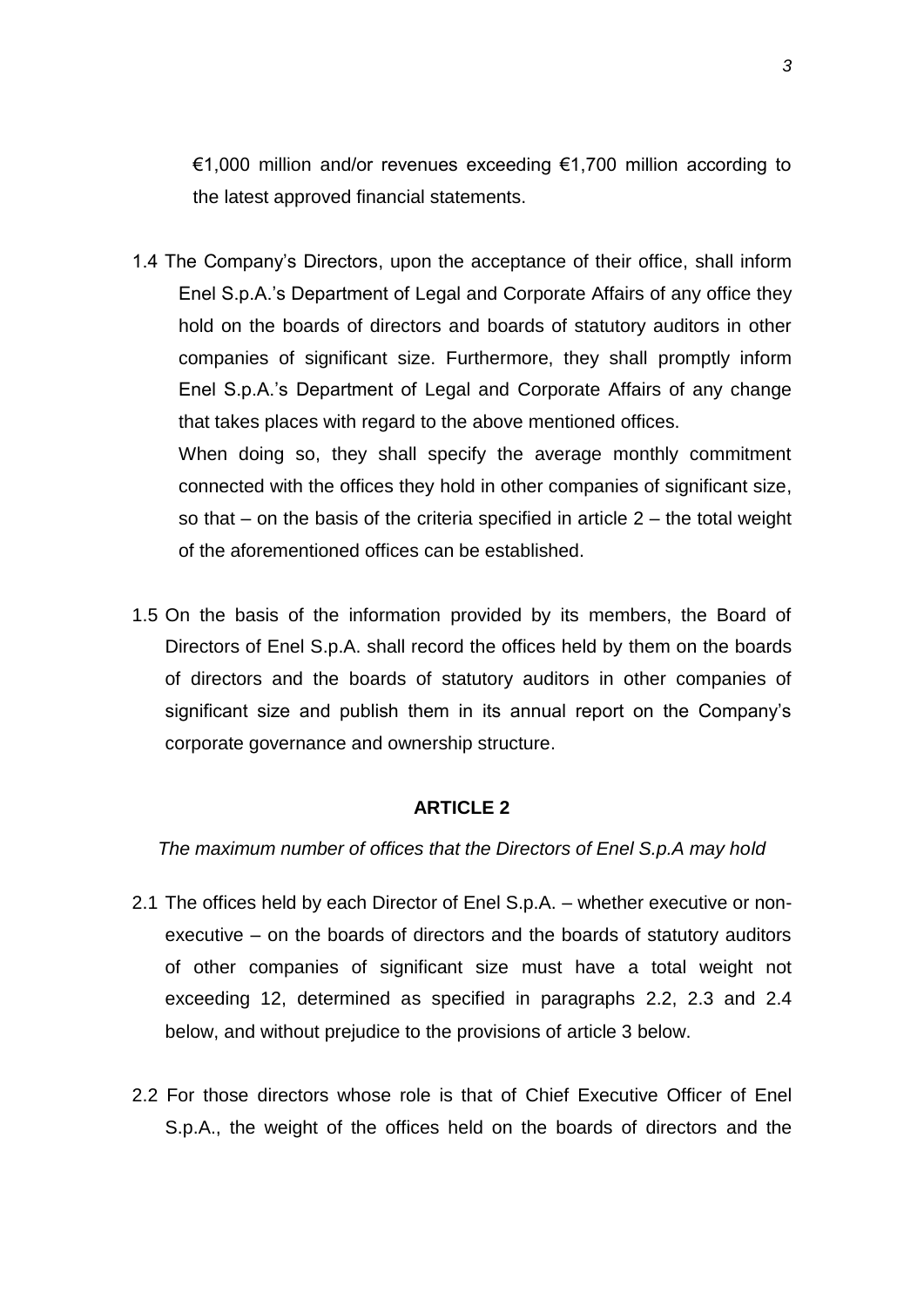boards of statutory auditors of other companies of significant size shall be determined as follows:

- a) as a rule, it is not allowed unless a different and justified assessment is expressed by the Board of Directors of Enel S.p.A. – to hold any office as a chief executive officer in the companies specified under letter a) of article 1.3;
- b) each appointment as an executive director, different from that of chief executive officer, in the companies specified under letter a) of article 1.3 shall be assigned a weight of 12;
- c) each appointment as an executive director in the companies specified under letters b) and c) of article 1.3 entailing an average commitment exceeding 6 days a month shall be assigned a weight of 8;
- d) each appointment as a non-executive director and/or regular statutory auditor in the companies specified under letter a) of article 1.3 entailing an average commitment exceeding 3 days a month shall be assigned a weight of 6;
- e) each appointment as a non-executive director and/or regular statutory auditor in the companies specified under letter a) of article 1.3 entailing an average commitment up to 3 days a month shall be assigned a weight of 4;
- f) each appointment as a non-executive director and/or regular statutory auditor in the companies specified under letters b) and c) of article 1.3 entailing an average commitment exceeding 3 days a month shall be assigned a weight of 4;
- g) each appointment as an executive director in the companies specified under letters b) and c) of article 1.3 entailing an average commitment exceeding 3 days a month and not exceeding 6 days a month, shall be assigned a weight of 4;
- h) each appointment as a director (executive or non-executive) and/or regular statutory auditor in the companies specified under letters b) and c) of article 1.3 entailing an average commitment up to 3 days a month shall be assigned a weight of 2.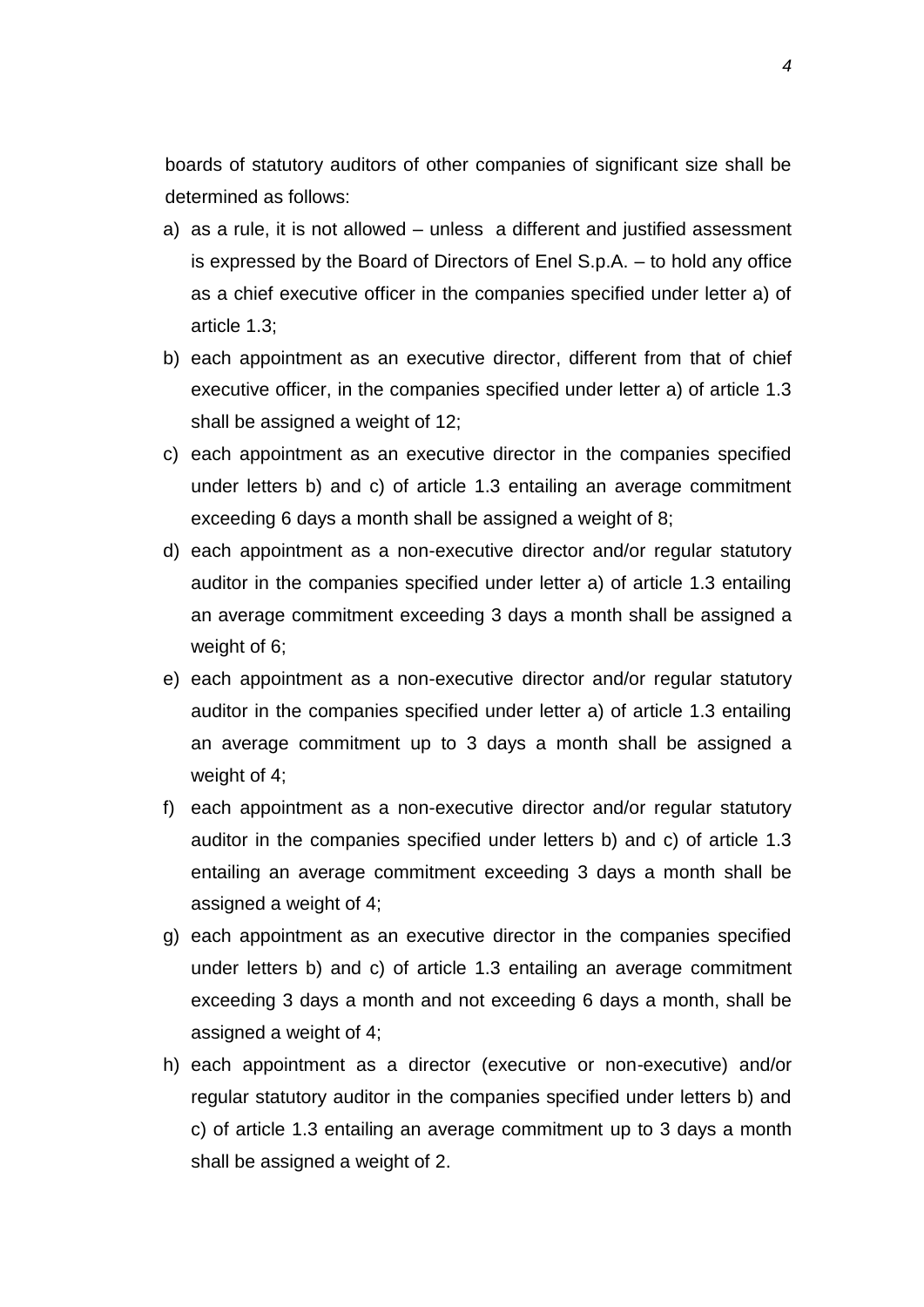Without prejudice to the aforementioned weights, and except otherwise provided by the Board of Directors of the Company through a duly motivated resolution, the Chief Executive Officer of Enel S.p.A. shall not be appointed director of one of the companies indicated under letter a) of article 1.3 that does not belong to the Enel Group, in the event that its chief executive officer is a Director of Enel S.p.A.

- 2.3 For the executive Directors of Enel S.p.A. different from the Chief Executive Officer the weight of the offices held on the boards of directors and the boards of statutory auditors of other companies of significant size shall be determined as follows:
	- a) each appointment as a chief executive officer in the companies specified under letter a) of article 1.3 shall be assigned a weight of 12;
	- b) each appointment as an executive director, different from that of chief executive officer, in the companies specified under letter a) of article 1.3 shall be assigned a weight of 10;
	- c) each appointment as an executive director in the companies specified under letters b) and c) of article 1.3 entailing an average commitment exceeding 6 days a month shall be assigned a weight of 6;
	- d) each appointment as a non-executive director and/or regular statutory auditor in the companies specified under letter a) of article 1.3 entailing an average commitment exceeding 3 days a month shall be assigned a weight of 4.5;
	- e) each appointment as a non-executive director and/or regular statutory auditor in the companies specified under letter a) of article 1.3 entailing an average commitment up to 3 days a month shall be assigned a weight of 3;
	- f) each appointment as a non-executive director and/or regular statutory auditor in the companies specified under letters b) and c) of article 1.3 entailing an average commitment exceeding 3 days a month shall be assigned a weight of 3;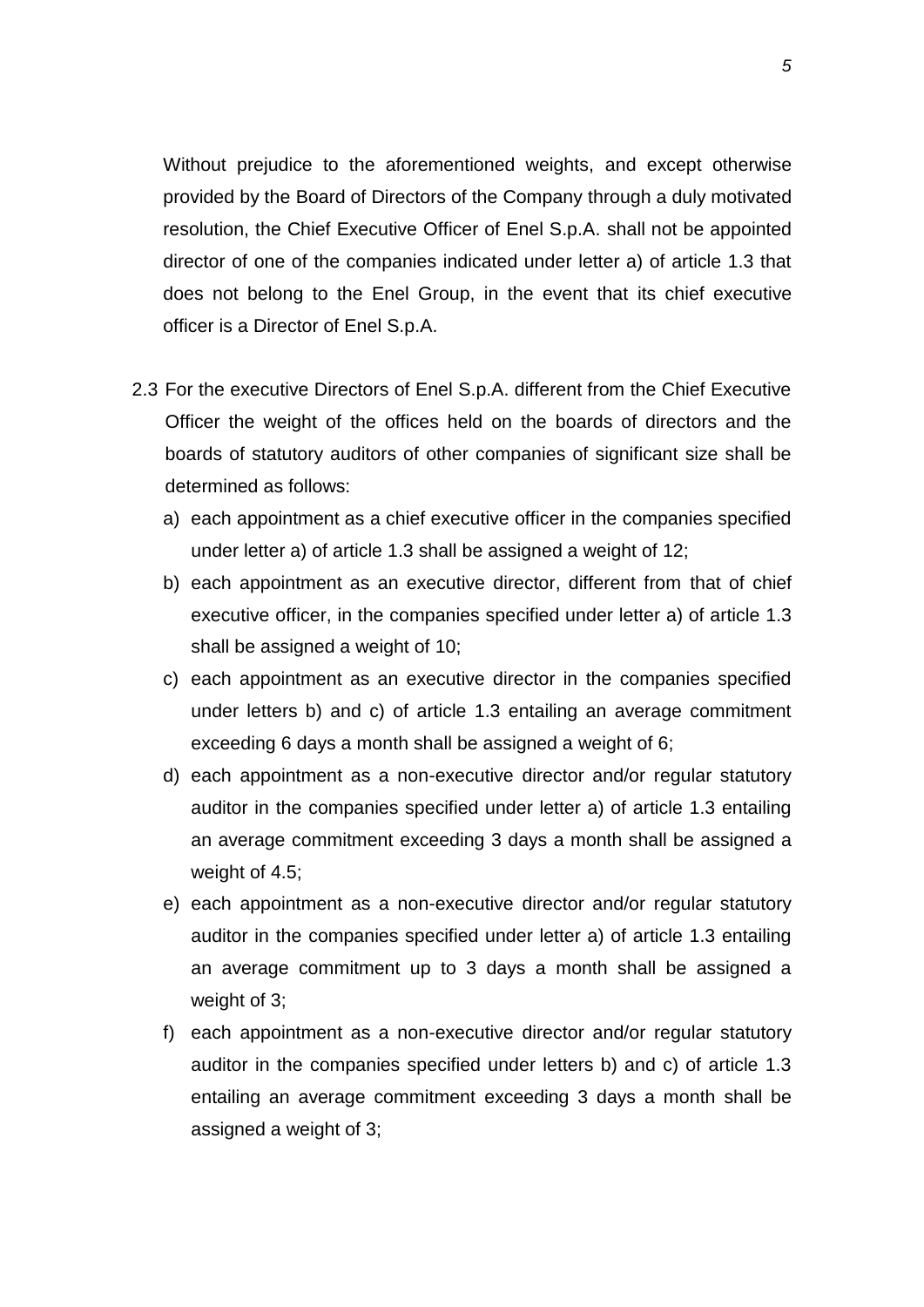- g) each appointment as an executive director in the companies specified under letters b) and c) of article 1.3 entailing an average commitment exceeding 3 days a month and not exceeding 6 days a month, shall be assigned a weight of 3;
- h) each appointment as a director (executive or non-executive) and/or regular statutory auditor in the companies specified under letters b) and c) of article 1.3 entailing an average commitment up to 3 days a month shall be assigned a weight of 1.5.
- 2.4 For those who are non-executive Directors of Enel S.p.A., the weight of the offices held on the boards of directors and boards of statutory auditors of other companies of significant size shall be determined as follows:
	- a) each appointment as a chief executive officer in the companies specified under letter a) of article 1.3 shall be assigned a weight of 6;
	- b) each appointment as an executive director, different from that of chief executive officer, in the companies specified under letter a) of article 1.3 shall be assigned a weight of 5;
	- c) each appointment as an executive director in the companies specified under letters b) and c) of article 1.3 entailing an average commitment exceeding 6 days a month shall be assigned a weight of 4;
	- d) each appointment as a non-executive director and/or regular statutory auditor in the companies specified under letter a) of article 1.3 entailing an average commitment exceeding 3 days a month shall be assigned a weight of 3;
	- e) each appointment as a non-executive director and/or regular statutory auditor in the companies specified under letter a) of article 1.3 entailing an average commitment up to 3 days a month shall be assigned a weight of 2;
	- f) each appointment as a non-executive director and/or regular statutory auditor in the companies specified under letters b) and c) of article 1.3 entailing an average commitment exceeding 3 days a month shall be assigned a weight of 2;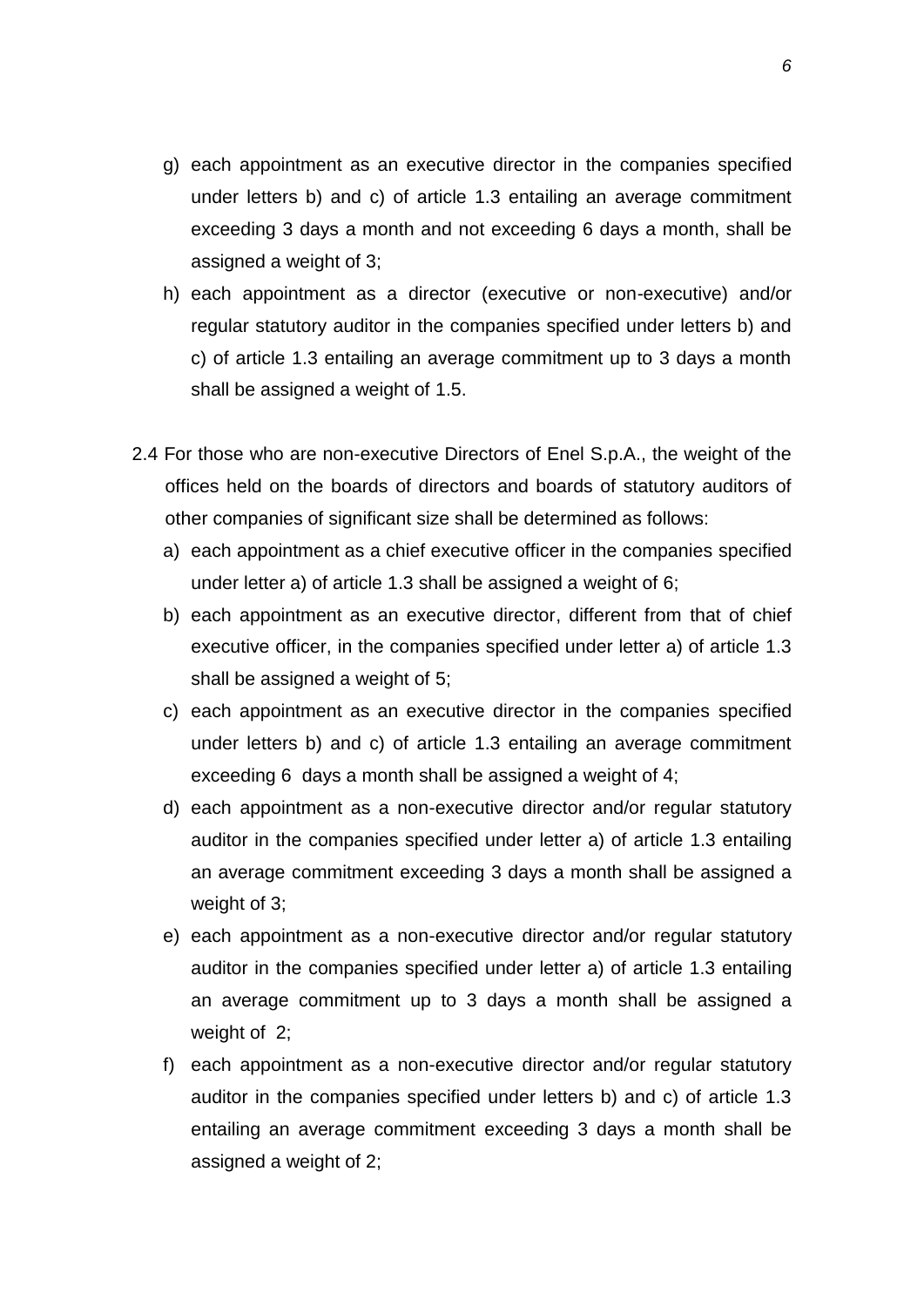- g) each appointment as an executive director in the companies specified under letters b) and c) of article 1.3 entailing an average commitment exceeding 3 days a month and not exceeding 6 days a month, shall be assigned a weight of 2;
- h) each appointment as a director (executive or non-executive) and/or regular statutory auditor in the companies specified under letters b) and c) of article 1.3 entailing an average commitment up to 3 days a month shall be assigned a weight of 1.
- 2.5 The calculation of the offices specified in paragraphs 2.2, 2.3 and 2.4 above does not take into account those that may be held in companies controlled, directly and/or indirectly, by Enel S.p.A. or in which the latter has an equity interest.

# **ARTICLE 3**

# *Exceptions to the maximum number of offices*

- 3.1 The Board of Directors of Enel S.p.A. is empowered to make exceptions (including temporary ones) to the maximum weight specified in article 2.1 regarding the total number of offices held by its members on the boards of directors and boards of statutory auditors of other companies of significant size. In making such exceptions, the Board of Directors shall take into consideration the following elements:
	- the specific characteristics of the offices held by the member concerned, also with regard to the nature and the size of the companies in which such offices are held and the fact that the aforementioned companies belong to the same group;
	- the commitment required by (i) any other professional activities of the member concerned and (ii) any offices the member concerned may hold in associations;
	- the commitment required to the member concerned as part of the latter's duties on the Board of Directors of Enel S.p.A. (with particular regard to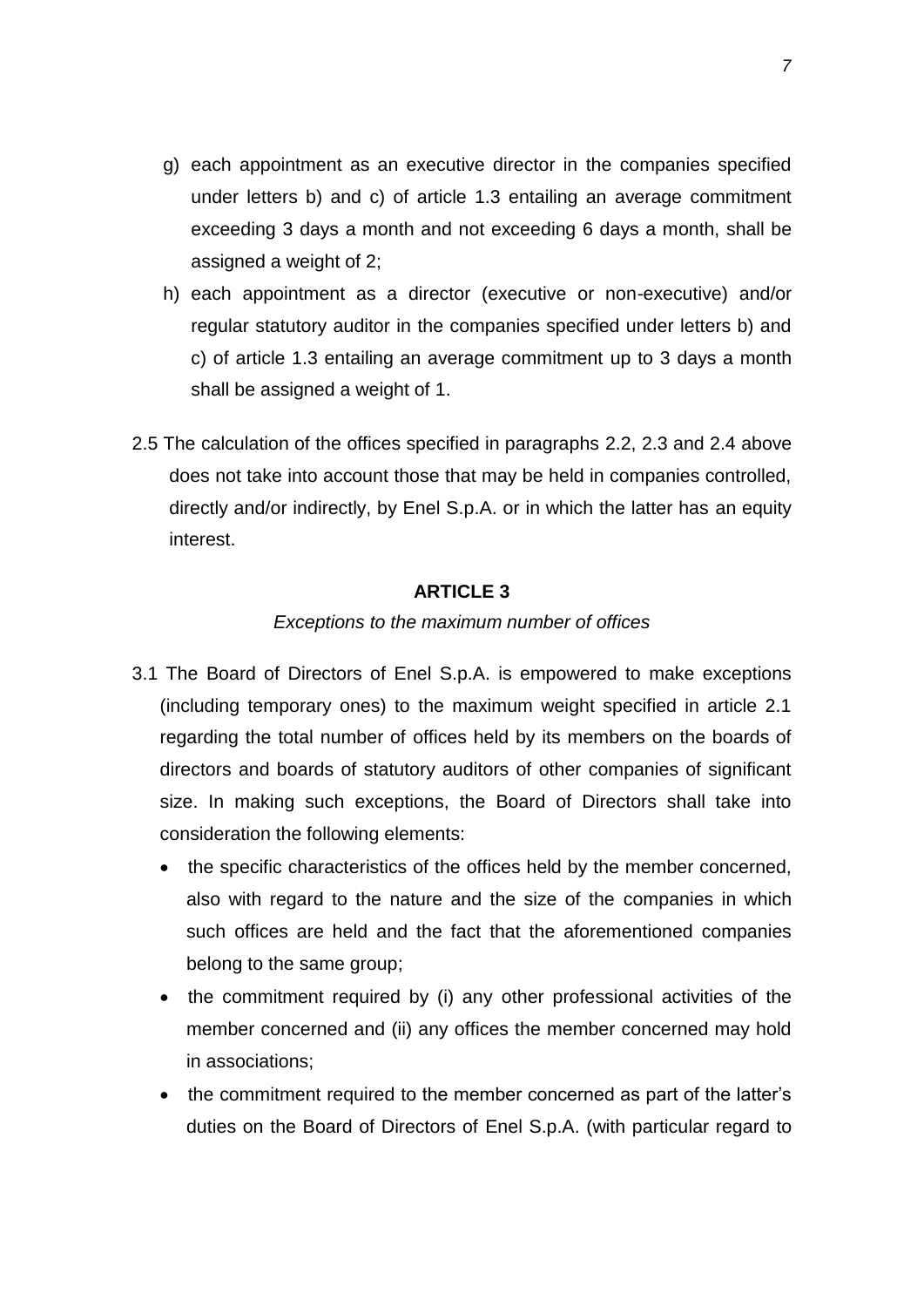cases in which the member concerned is a non-executive Director who is not on any Committee).

The Board of Directors shall make known any such exceptions in its annual report on the Company's corporate governance and ownership structure.